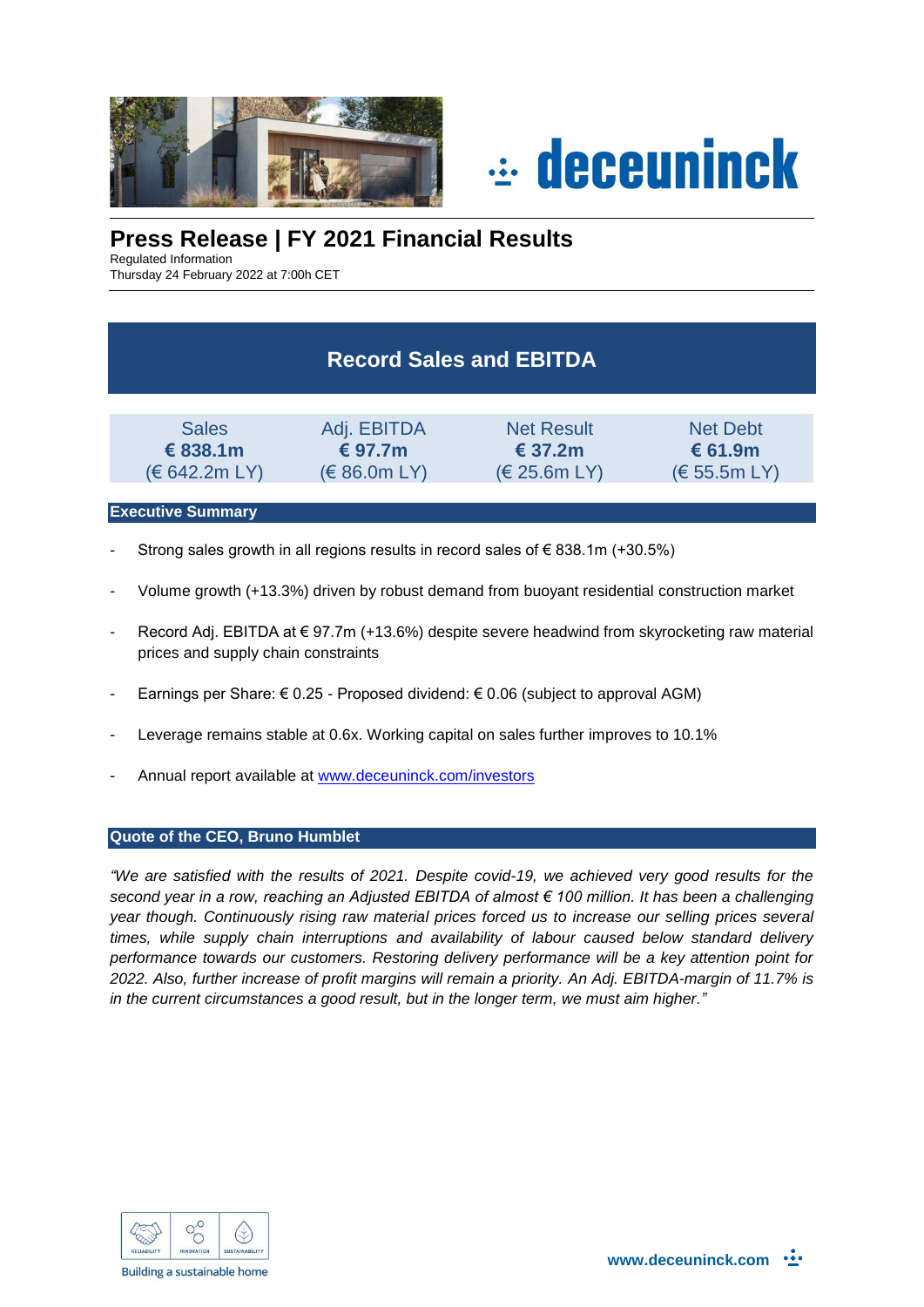## **Figure 1: Summary of consolidated Income Statement**

| (in $\epsilon$ milion)             | H <sub>2</sub> 2020 | H <sub>2</sub> 2021 | $%y-c-y$ | <b>FY 2020</b> | <b>FY 2021</b> | $%y - o - y$ |
|------------------------------------|---------------------|---------------------|----------|----------------|----------------|--------------|
| <b>Sales</b>                       | 352.9               | 434.1               | 23,0%    | 642,2          | 838,1          | 30,5%        |
| Gross profit                       | 114,7               | 111,0               | (3,2%)   | 203,5          | 229,7          | 12,8%        |
| Gross-margin (%)                   | 32.5%               | 25,6%               | -6,9pp   | 31,7%          | 27,4%          | $-4,3pp$     |
| <b>EBITDA</b>                      | 59,1                | 44,5                | (24,7%)  | 85,5           | 92,8           | 8.6%         |
| Adj. EBITDA                        | 58,2                | 46,7                | (19,8%)  | 86,0           | 97,7           | 13.6%        |
| Adj. EBITDA-margin (%)             | 16,5%               | 10.8%               | -5,7pp   | 13,4%          | 11.7%          | -1,7pp       |
| <b>EBIT</b>                        | 39.9                | 25.0                | (37,3%)  | 45,9           | 54.3           | 18,3%        |
| Financial result                   | (5.9)               | (9,4)               | 57.6%    | (15,4)         | (14,6)         | $(5.1\%)$    |
| Profit / (loss) before taxes (EBT) | 33.9                | 15.7                | (53.9%)  | 30.5           | 39.7           | 30.1%        |
| Income taxes                       | (5,0)               | 1,0                 | (119.5%) | (4,9)          | (2,5)          | (49.2%)      |
| Net profit / (loss)                | 29.0                | 16.6                | (42,7%)  | 25.6           | 37.2           | 45.4%        |

# **Figure 2: Summary of consolidated Balance Sheet**

| $(in \in \text{milion})$ | <b>FY 2020</b> | <b>FY 2021</b> |       |
|--------------------------|----------------|----------------|-------|
| <b>Total Assets</b>      | 599.4          | 675.1          | 12.6% |
| Equity                   | 246.3          | 258.9          | 5.1%  |
| Net Debt                 | 55,5           | 61,9           | 11.6% |
| Capital expenditure      | 23,5           | 43.6           | 85.0% |
| Working capital          | 74,2           | 84,3           | 13.6% |

# **Figure 3: Sales evolution by region**

| (in € milion) | <b>FY 2020</b> | Volume | FX       | <b>Price / Mix</b> | <b>FY 2021</b> | $\%$ V-O-V |
|---------------|----------------|--------|----------|--------------------|----------------|------------|
| Europe        | 317.3          | 16.9%  | 0.2%     | 12.5%              | 411.4          | 29.7%      |
| North America | 159.6          | 2.7%   | $-4.0\%$ | 16.0%              | 183.2          | 14.7%      |
| Turkey & EM   | 165.3          | 15.5%  | -37.5%   | 69.4%              | 243.5          | 47,4%      |
| Total         | 642.2          | 13.3%  | $-10.5%$ | 27.7%              | 838.1          | 30,5%      |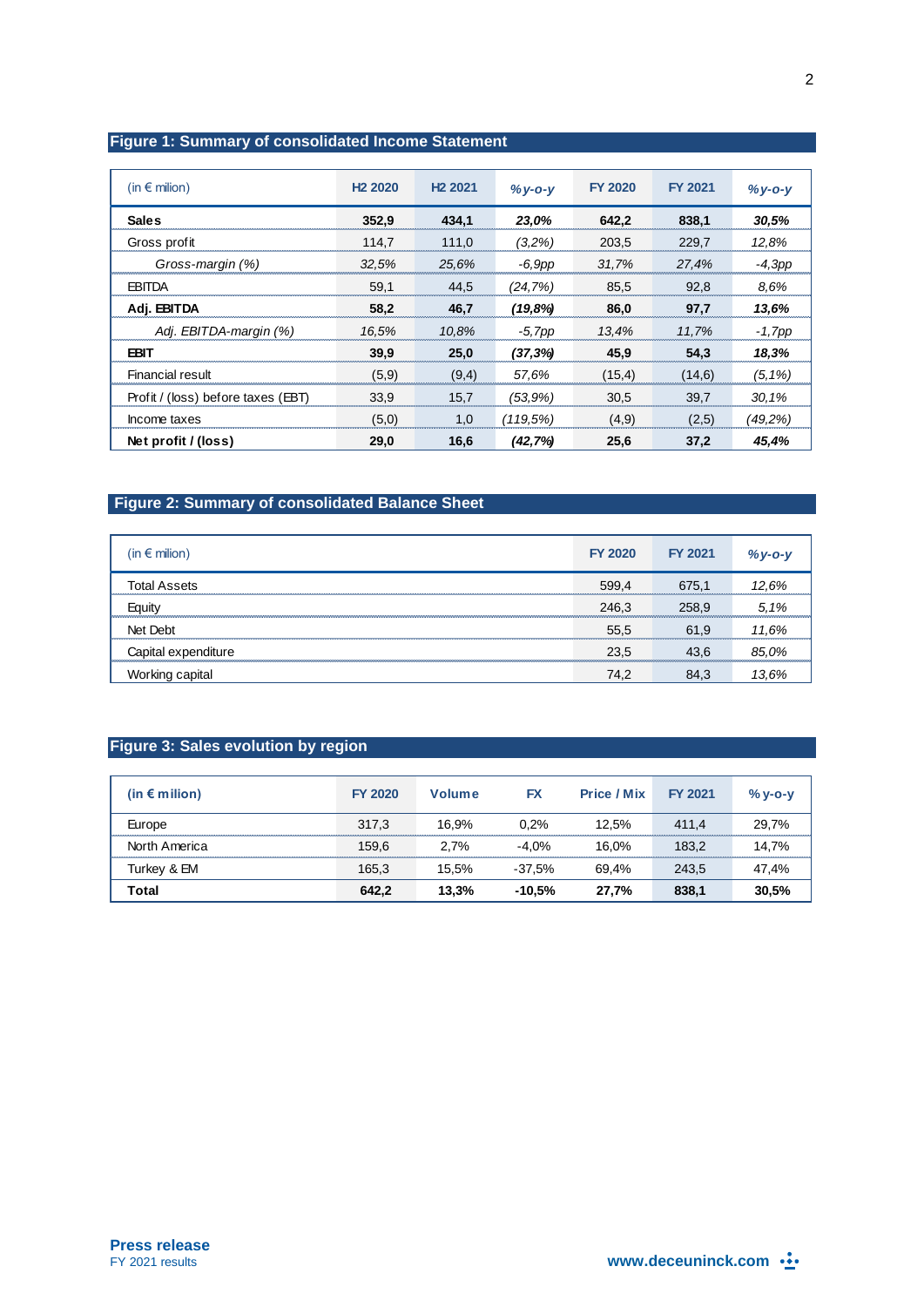#### **Management comments**

#### **Business environment**

The residential construction market, both new build and renovation, has continued to perform well in H2 2021. Savings accumulated during lockdowns and fiscal stimulus money often have been spent on home improvement. New build has continued to benefit from structural housing shortages, especially in the US. Finally, the more general context of economic upturn and higher consumer confidence has been supportive to our business as well.

Rising inflation in our core regions (Europe, North America and Turkey) has had a significant impact on our cost base. Robust demand and supply chain disruptions fueled a strong increase in raw material prices. PVC-prices have on average been 75% more expensive in 2021 than they were in 2020. Other raw materials such as additives were on average 16% more expensive. In addition, also labour, energy and transportation costs have increased considerably as a result of inflation.

Availability of raw materials has been an issue as well. The high number of force majeures at raw materials producers have caused 'out of stocks' of additives and foils leading to delivery hiccups towards our customers. PVC supply has been very tight throughout the year, but did not cause production stops.

Labour shortage, especially in the US, has continued all year long. It has proven extremely difficult to re-hire<sup>1</sup> , attract and retain labour force. In addition, the high absenteeism amongst blue collar workers due to covid-19 related self-isolation measures had an important impact on the operational efficiency in our factories.

#### **Income Statement**

Consolidated sales in 2021 increased to a new record of € 838.1m, up 30.5% from € 642.2m in 2020.

Continued strong demand in all regions from the residential construction market resulting in higher volumes and price increases to mitigate the effect of higher raw material costs, inflation and FX have been the main drivers for this increase.

The Adj. EBITDA for the year increased to  $\epsilon$  97.7m (+13.6% vs 2020), which is the highest number in the history of the company. Higher sales volumes have been the main driver for this record Adj. EBITDA.

The Adj. EBITDA-margin decreased from 13.4% in 2020 to 11.7% in 2021, which is still well above the historical performance. The reasons for this margin erosion are diverse. Firstly, there is an (unavoidable) delay of about three months in the pass-through of higher raw material prices into higher selling prices. Secondly, labour shortages and supply chain disruptions have led to inefficiencies in production and logistics. Next, the Adj. EBITDA-margin in H2 2020 was exceptionally high because of the extraordinarily low prices of raw materials purchased in Q2 2020 and reflected in the result of H2 2020. And finally, the pass-through of higher costs into higher selling prices to protect margins in absolute numbers has a dilutive effect on the margin percentage.

Adj. EBITDA-items (difference between EBITDA and Adj. EBITDA) amount to  $\epsilon$  4.9m (vs  $\epsilon$  0.6m in 2020) and include mainly costs related to the transition to the iCOR platform.

The financial result improved slightly from  $\epsilon$  (15.4)m in 2020 to  $\epsilon$  (14.6)m in 2021 thanks to a lower financial debt resulting in lower interest charges. One-off FX gains in H1 2021 were offset in H2 2021 by higher hedging costs and FX losses related to the sharp devaluation of the Turkish lira in November and December 2021.

l

<sup>&</sup>lt;sup>1</sup> One-third of the workers in the US were laid off at the outbreak of the corona crisis in Q2 2020 as a measure to cope with sharply lower volumes.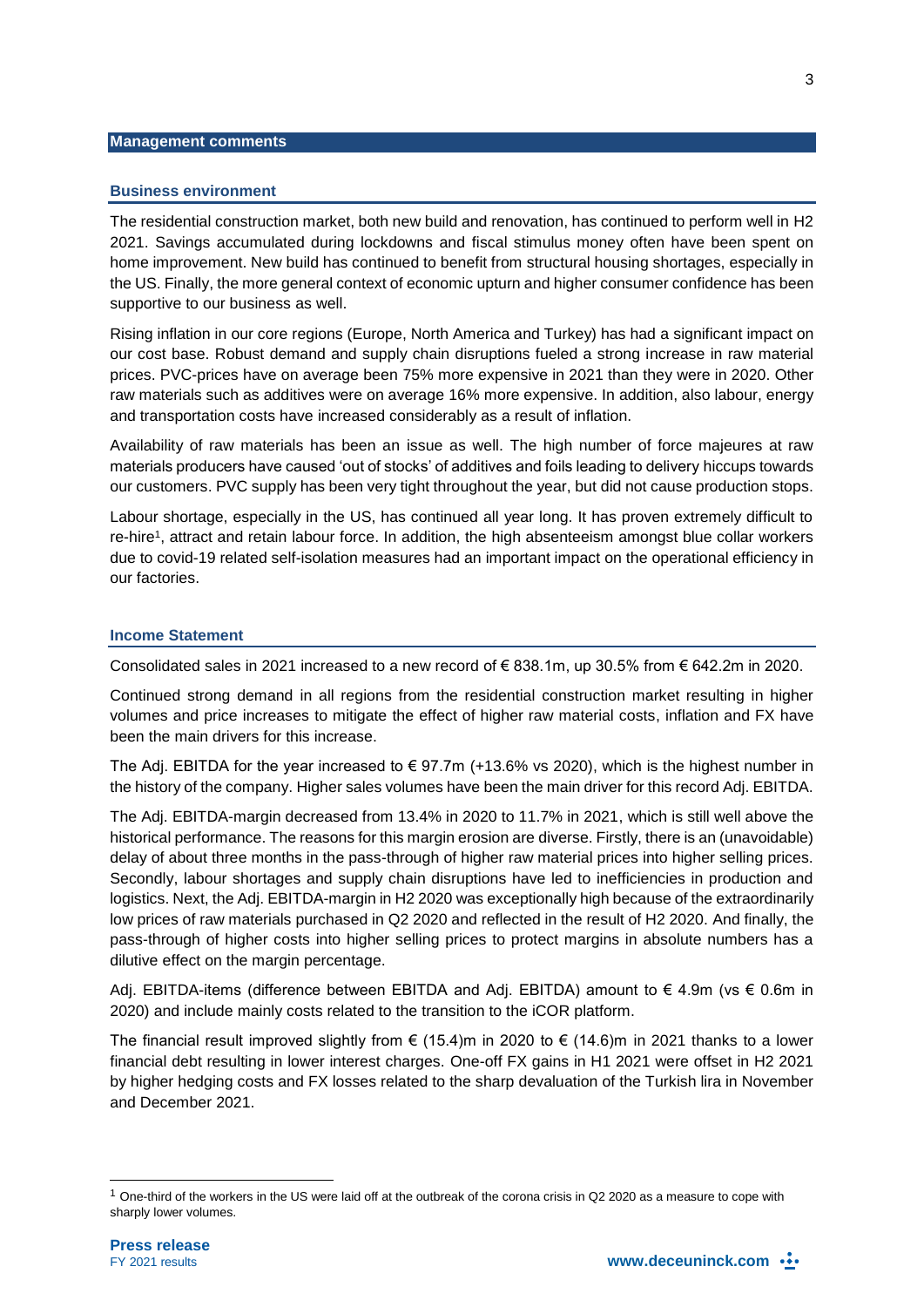Despite higher Earnings before Taxes (€ 39.7m, up 30.1% from € 30.5m in 2020), Income taxes are lower (€ 2.5m in 2021 vs € 4.9m in 2020) because of the recognition of additional deferred tax assets.

Net profit increased from € 25.6m in 2020 to € 37.2m in 2021 (+45.4%). Consequently, Earnings per Share increased from  $\epsilon$  0.18 to  $\epsilon$  0.25.

The Board of Directors will propose to the General Assembly to pay out a dividend of  $\epsilon$  0.06 per share (vs  $\in$  0.05 for the year 2020).

#### **Cash Flow and Balance sheet**

The Net Financial Debt increased from  $\epsilon$  55.5m end 2020 to  $\epsilon$  61.9m end 2021. Leverage remained unchanged though at 0.6x as the higher debt has been compensated by a higher Adj. EBITDA.

Negative cash impact from working capital movements in absolute numbers was € +32.7m, driven by higher sales and higher raw material prices. However, in relative terms, working capital improved from 11.6% on sales end 2020 to 10.1% end 2021.

After being low in 2020 (€ 23.5m) because of covid-19, capex increased again in 2021 to  $\in$  43.6m. Besides an amount of about € 30m for maintenance and growth, the most important capital expenditure was the purchase of a warehouse in Kartepe (TR) for about  $\epsilon$  10m.

#### **Strategic projects**

In 2021 we have continued our efforts to strengthen our leadership position in recycling and circularity. Exemplary to this leadership is the launch of Phoenix, the first window profile made entirely from recycled raw materials. Furthermore, we have fine-tuned our sustainability strategy as an integral part of our corporate strategy and we have committed ourselves to adherence to SBTi targets. Further investments to improve our performance on ESG Sustainability KPI's are planned in 2022.

The transition to Elegant on iCOR continues to be on track. Everywhere Elegant-profiles are introduced in the market, they make an instant commercial success. However, the transition must not be rushed in order to allow a smooth changeover at customer side and to keep the complexity of the process manageable. It is foreseen that almost all European customers will be migrated to Elegant on iCOR by the end of 2023.

#### **Outlook**

In general, the global residential construction market is forecasted to remain strong in 2022, but shortages of skilled labour along the value chain could curb its growth. Raw material prices are expected to stabilize at historical high levels while other cost inflation will continue and will force us into a strict but difficult pricing discipline.

In Europe, we anticipate further strong volumes including little by little the impact from the EU Green Deal. The supply chain issues suffered in 2021 should gradually be resolved during 2022.

In North America, we expect the strong construction market to continue on the back of structural shortage of (qualitative) houses and increased demand for single family homes induced by covid-19. Margins are expected to recover due to price increases becoming effective, wider availability of raw materials and better retention of blue collars.

In Turkey, we expect continued sales growth. The impact of inflation and devaluation on consumer confidence and related demand remain a factor of significant uncertainty.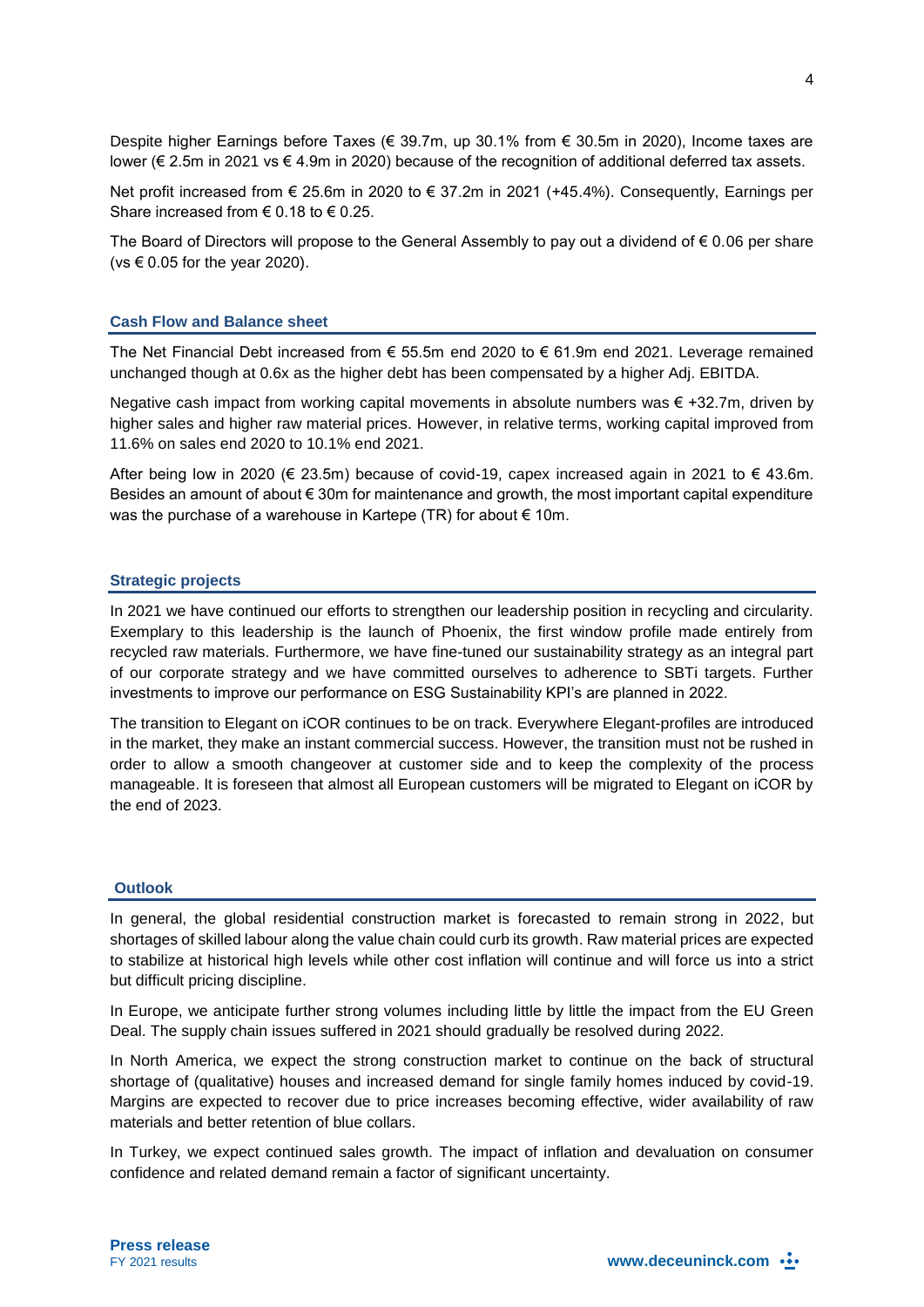### **Annex 1: Consolidated Income Statement**

| (in $\epsilon$ milion)                                    | H <sub>2</sub> 2020 | H <sub>2</sub> 2021 | <b>FY 2020</b> | <b>FY 2021</b> |
|-----------------------------------------------------------|---------------------|---------------------|----------------|----------------|
| <b>Sales</b>                                              | 352,9               | 434,1               | 642,2          | 838,1          |
| Cost of goods sold                                        | (238,3)             | (323,1)             | (438,6)        | (608, 4)       |
| Gross profit                                              | 114,7               | 111,0               | 203,5          | 229,7          |
| Marketing, sales and distribution expenses                | (52,1)              | (65, 4)             | (110,2)        | (128, 6)       |
| Research and development expenses                         | (3,6)               | (3,4)               | (6,9)          | (6,7)          |
| Administrative and general expenses                       | (21,6)              | (21,3)              | (42,1)         | (43,2)         |
| Other net operating result                                | 3,1                 | 4,1                 | 4,5            | 3,1            |
| Share of the result of a joint venture                    | (0,5)               | 0.0                 | (3,0)          | 0,0            |
| <b>Operating profit (EBIT)</b>                            | 39,9                | 25,0                | 45,9           | 54,3           |
| Costs related to the derecognition of accounts receivable | (2,0)               | (1,7)               | (3,9)          | (3,5)          |
| Interest income (expense)                                 | (2,2)               | (2,7)               | (5,9)          | (4,9)          |
| Foreign exchange gains (losses)                           | (0,8)               | (4,6)               | (4,5)          | (5,7)          |
| Other financial income (expense)                          | (1,0)               | (0,4)               | (1,1)          | (0,4)          |
| Profit / (loss) before taxes (EBT)                        | 33,9                | 15,7                | 30,5           | 39,7           |
| Income taxes                                              | (5,0)               | 1.0                 | (4,9)          | (2,5)          |
| Net profit / (loss)                                       | 29,0                | 16.6                | 25,6           | 37,2           |
| Adj. EBITDA                                               | 58,2                | 46.7                | 86,0           | 97,7           |

| Earnings per share distributable to the shareholders of the<br>parent company (in $\epsilon$ ): | FY 2020 | <b>FY 2021</b> |
|-------------------------------------------------------------------------------------------------|---------|----------------|
| Basic earnings per share                                                                        |         |                |
| Diluted earnings per share                                                                      |         |                |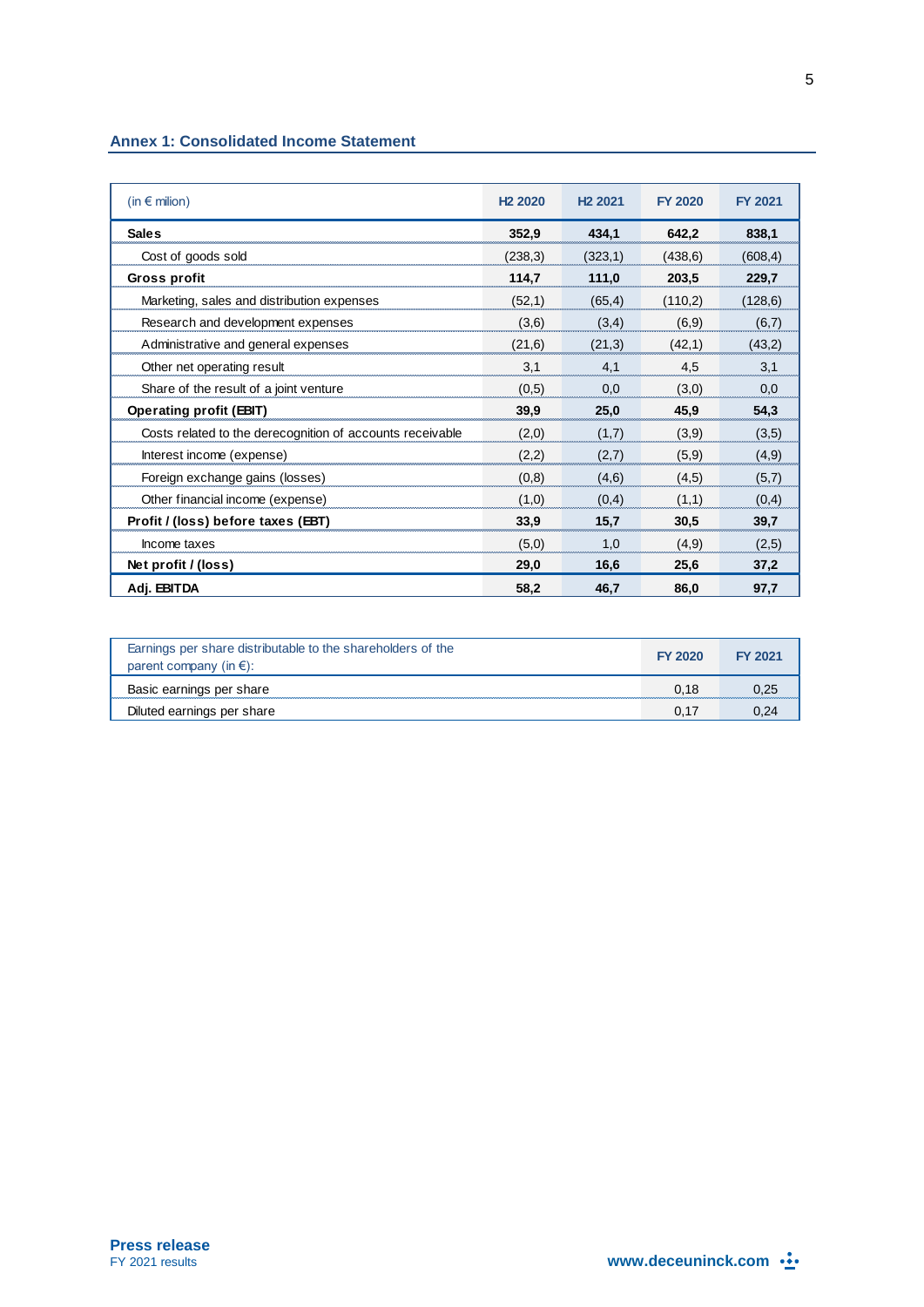## **Annex 2: Consolidated statement of financial position**

| (in $\epsilon$ milion)                                | <b>FY 2020</b> | FY 2021  |
|-------------------------------------------------------|----------------|----------|
| Assets                                                |                |          |
| Intangible fixed assets                               | 2,3            | 1,8      |
| Goodw ill                                             | 10,6           | 10,6     |
| Tangible fixed assets                                 | 254,3          | 246,8    |
| Financial fixed assets                                | 0,0            | 0,0      |
| Investment in a joint venture                         | 0,0            | 0,0      |
| Deferred tax assets                                   | 5,2            | 9,8      |
| Long-term receivables                                 | 0,8            | 1,5      |
| <b>Non-current assets</b>                             | 273,1          | 270,6    |
| <b>Inventories</b>                                    | 112,9          | 169,6    |
| Trade receivables                                     | 69,3           | 90,8     |
| Other receivables                                     | 37,2           | 70,0     |
| Cash and cash equivalents                             | 105,6          | 72,9     |
| Non-current assets held for sale                      | 1,2            | 1,3      |
| <b>Current assets</b>                                 | 326,2          | 404,5    |
| <b>Total Assets</b>                                   | 599,4          | 675,1    |
| <b>Equity and liabilities</b>                         |                |          |
| <b>Issued capital</b>                                 | 53,9           | 54,4     |
| Share premiums                                        | 88,3           | 90,2     |
| Retained earnings                                     | 228,3          | 256,3    |
| Remeasurements of post employment benefit obligations | (7, 4)         | (5,7)    |
| Treasury shares                                       | (0,1)          | (0,1)    |
| Currency translation adjustments                      | (123, 8)       | (142, 4) |
| Equity excluding non-controlling interests            | 239,3          | 252,7    |
| Non-controlling interests                             | 6,9            | 6,2      |
| Equity including non-controlling interests            | 246,3          | 258,9    |
| Interest-bearing loans including lease liabilities    | 137,0          | 13,0     |
| Other long-term liabilities                           | 0,7            | 0,6      |
| Employee benef it obligations                         | 22,3           | 18,8     |
| Long-term provisions                                  | 3,5            | 3,3      |
| Deferred tax liabilities                              | 1,8            | 1,5      |
| Non-current liabilities                               | 165,3          | 37,2     |
| Interest-bearing loans including lease liabilities    | 24,1           | 121,8    |
| Trade payables                                        | 108,0          | 176,0    |
| <b>Tax liabilities</b>                                | 8,3            | 6,4      |
| Employee related liabilities                          | 14,4           | 15,4     |
| Employee benefit obligations                          | 1,2            | 1,2      |
| Short-term provisions                                 | 3,2            | 0,2      |
| Other liabilities                                     | 28,7           | 57,9     |
| <b>Current liabilities</b>                            | 187,8          | 379,0    |
| <b>Total equity and liabilities</b>                   | 599,4          | 675,1    |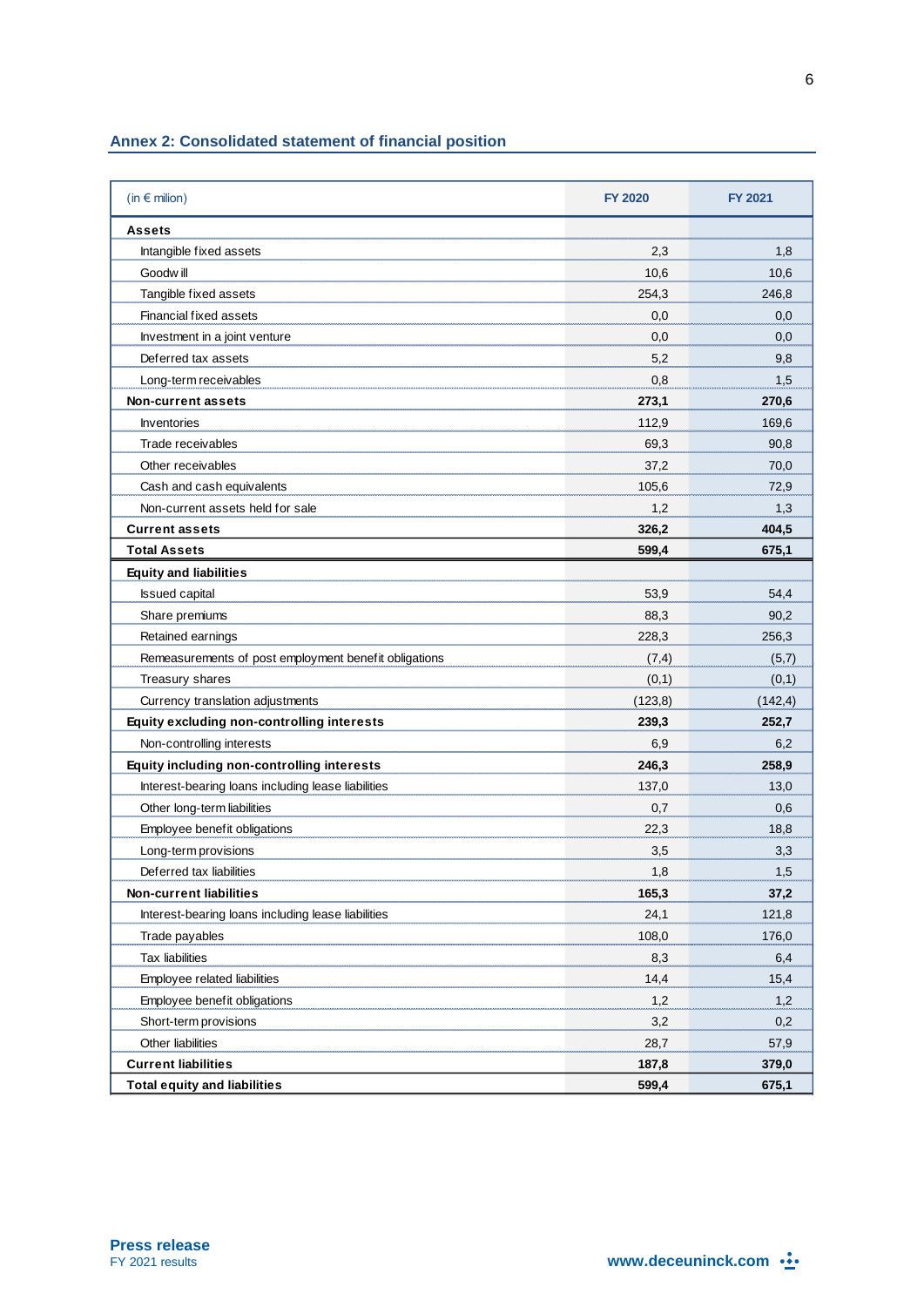### **Annex 3: Consolidated statement of Cash Flows**

| (in $\epsilon$ milion)                                         | <b>FY 2020</b> | <b>FY 2021</b> |
|----------------------------------------------------------------|----------------|----------------|
| Profit $(+)$ / loss $(-)$                                      | 25,6           | 37,2           |
| Depreciations and impairments                                  | 39,6           | 38,6           |
| Net financial charges                                          | 15,3           | 14,6           |
| Income taxes                                                   | 4,9            | 2,5            |
| Inventory w rite-off $(+ = \text{cost}/ - = \text{inc})$       | 2,9            | 3,3            |
| Trade AR w rite-off $(+ = cost / - = inc)$                     | 4,4            | (1, 9)         |
| Movements in provisions $(+ = cost / - = inc)$                 | (4,0)          | (1,1)          |
| Gain / loss on disposal of (in)tang. FA $(+ = cost / - = inc)$ | (2,8)          | (0,6)          |
| Fair value adjustments in equity                               | 0,0            | 0,6            |
| Share of the result of a joint venture                         | 3,0            | 0,0            |
| <b>GROSS OPERATING CASH FLOW</b>                               | 88,8           | 93,0           |
| Decr / (incr) in inventories                                   | (17,1)         | (69, 4)        |
| Decr / (incr) in trade AR                                      | (6,2)          | (41,7)         |
| Incr / (decr) in trade AP                                      | 27,2           | 78,3           |
| Decr / (incr) in other operating assets/liabilities            | 4,7            | (2,6)          |
| Income taxes paid $(-)$ / received $(+)$                       | (2,7)          | (7, 6)         |
| <b>CASH FLOW FROM OPERATING ACTIVITIES</b>                     | 94,6           | 50,0           |
| Purchases of (in)tangible FA (-)                               | (23,5)         | (43,6)         |
| Investment in financial $FA (+)$                               | (0,0)          | 0,0            |
| Proceeds from sale of $(in)$ tangible FA $(+)$                 | 15,7           | 1,0            |
| Proceeds from sale of shares of Group companies $(+)$          | 15,4           | 0,5            |
| <b>CASH FLOW FROM INVESTMENT ACTIVITIES</b>                    | 7,5            | (42,1)         |
| Capital increase (+) / decrease (-)                            | 0,0            | 2,4            |
| Dividends paid $(-)$ / received $(+)$                          | (0,1)          | (7,2)          |
| Interest received $(+)$                                        | 2,6            | 2,8            |
| Interest paid (-)                                              | (8,2)          | (7,6)          |
| Net financial result, excl interest                            | (4,7)          | (0,3)          |
| New long-term debts                                            | 13,1           | 10,8           |
| Repayment of long-term debts                                   | (14,4)         | (21,1)         |
| New short-term debts                                           | 15,3           | 51,6           |
| Repayment of short-term debts                                  | (39,8)         | (60, 8)        |
| <b>CASH FLOW FROM FINANCING ACTIVITIES</b>                     | (36,2)         | (29,5)         |
| Net increase / (decrease) in cash and cash equivalents         | 66,0           | (21,5)         |
| Cash and cash equivalents as per beginning of period           | 52,8           | 105,6          |
| Impact of exchange rate fluctuations                           | (13,0)         | (11,2)         |
| Transfers                                                      | (0,1)          | 0,0            |
| Cash and cash equivalents as per end of period                 | 105,6          | 72,9           |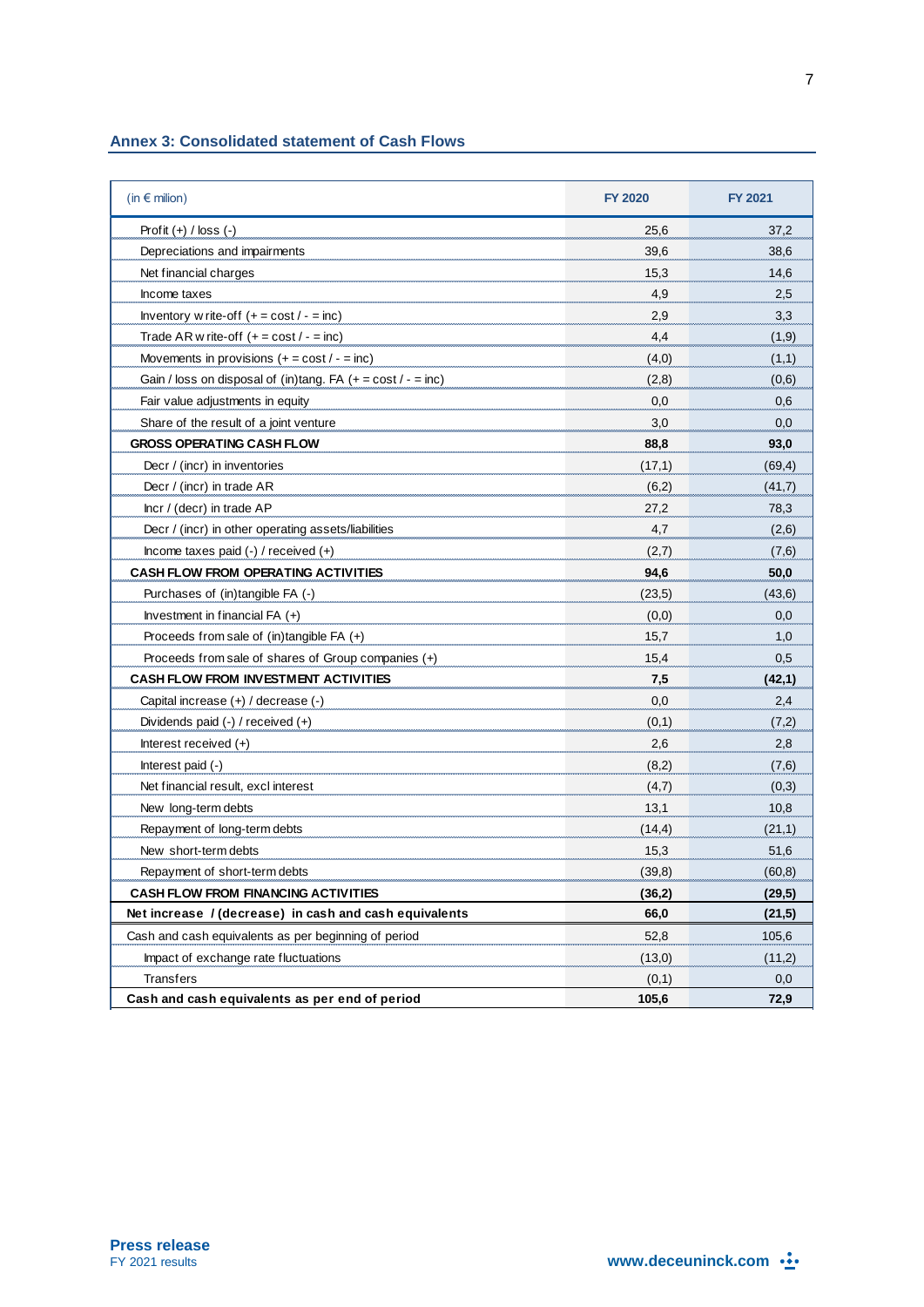| 7 March 2022           | Roadshow ING (Virtual)                                                                                                                                                                                                                                                                                                                                                                 |           |                   |
|------------------------|----------------------------------------------------------------------------------------------------------------------------------------------------------------------------------------------------------------------------------------------------------------------------------------------------------------------------------------------------------------------------------------|-----------|-------------------|
| 30 March 2022          | Roadshow Degroof Petercam (Madrid)                                                                                                                                                                                                                                                                                                                                                     |           |                   |
| 26 April 2022          | <b>Annual General Meeting</b>                                                                                                                                                                                                                                                                                                                                                          |           |                   |
| 17 August 2022         | Results H1 2022                                                                                                                                                                                                                                                                                                                                                                        |           |                   |
| <b>Glossary</b>        |                                                                                                                                                                                                                                                                                                                                                                                        |           |                   |
|                        |                                                                                                                                                                                                                                                                                                                                                                                        |           |                   |
|                        |                                                                                                                                                                                                                                                                                                                                                                                        |           |                   |
| <b>EBITDA</b>          | EBITDA is defined as operating profit / (loss) adjusted for depreciation / amortizations and                                                                                                                                                                                                                                                                                           |           |                   |
|                        | impairment of fixed assets.                                                                                                                                                                                                                                                                                                                                                            |           |                   |
|                        |                                                                                                                                                                                                                                                                                                                                                                                        | 2020      | 2021              |
|                        | Operating profit                                                                                                                                                                                                                                                                                                                                                                       | 45.887    | 54.278            |
|                        | Depreciations & impairments                                                                                                                                                                                                                                                                                                                                                            | (39.604)  | (38.553)          |
|                        | <b>EBITDA</b>                                                                                                                                                                                                                                                                                                                                                                          | 85.491    | 92.832            |
| <b>Adjusted EBITDA</b> | Adjusted EBITDA is defined as operating profit / (loss) adjusted for (i) depreciations,<br>amortizations and impairment of fixed assets, (ii) integration & restructuring expenses, (iii)<br>gains & losses on disposal of consolidated entities, (iv) gains & losses on asset disposals, (v)<br>impairment of goodw ill and impairment of assets resulting from goodw ill allocation. |           |                   |
|                        |                                                                                                                                                                                                                                                                                                                                                                                        | 2020      | 2021              |
|                        | <b>EBITDA</b>                                                                                                                                                                                                                                                                                                                                                                          | 85.491    | 92.832            |
|                        | Integration & restructuring expenses                                                                                                                                                                                                                                                                                                                                                   | 1.825     | 4.907             |
|                        | Result realized on disposal of a sales entity                                                                                                                                                                                                                                                                                                                                          | 866       |                   |
|                        | Gains on assets disposals                                                                                                                                                                                                                                                                                                                                                              | (3.427)   |                   |
|                        | Impairment of intangible fixed assets arising from                                                                                                                                                                                                                                                                                                                                     |           |                   |
|                        | goodw ill allocation                                                                                                                                                                                                                                                                                                                                                                   | 1.289     |                   |
|                        | <b>Adjusted EBITDA</b>                                                                                                                                                                                                                                                                                                                                                                 | 86.045    | 97.739            |
| <b>EBIT</b>            | EBIT is defined as Earnings before interests and taxes (operational result).                                                                                                                                                                                                                                                                                                           | 2020      | 2021              |
|                        | <b>EBITDA</b>                                                                                                                                                                                                                                                                                                                                                                          | 85.491    | 92.832            |
|                        | Depreciations & impairments                                                                                                                                                                                                                                                                                                                                                            | (39.604)  | (38.553)          |
|                        | <b>EBIT</b>                                                                                                                                                                                                                                                                                                                                                                            | 45.887    | 54.278            |
|                        |                                                                                                                                                                                                                                                                                                                                                                                        |           |                   |
| EBT                    | EBT is defined as Earnings before taxes.                                                                                                                                                                                                                                                                                                                                               |           |                   |
| EPS (non-diluted)      | EPS (non-diluted) are the non-diluted earnings per share and is defined as Earnings<br>attributable to ordinary shareholders over the w eighted average number of ordinary shares.                                                                                                                                                                                                     |           |                   |
| EPS (diluted)          | EPS (diluted) are the diluted earnings per share and is defined as Earnings attributable to<br>ordinary shareholders over the sum of w eighted average number of ordinary shares and the<br>w eighted average number of ordinary shares w hich w ould be issued upon conversion into<br>ordinary shares of all exercisable w arrants leading to dilution.                              |           |                   |
| Net debt               | Net debt is defined as the sum of current and non-current interest-bearing borrow ings minus<br>cash and cash equivalents.                                                                                                                                                                                                                                                             |           |                   |
|                        |                                                                                                                                                                                                                                                                                                                                                                                        | 2020      | 2021              |
|                        |                                                                                                                                                                                                                                                                                                                                                                                        |           |                   |
|                        | Interest-bearing loans - non-current                                                                                                                                                                                                                                                                                                                                                   | 137.022   |                   |
|                        | Interest-bearing loans - current                                                                                                                                                                                                                                                                                                                                                       | 24.069    | 13.002<br>121.765 |
|                        | Cash and cash equivalents                                                                                                                                                                                                                                                                                                                                                              | (105.623) | (72.885)          |